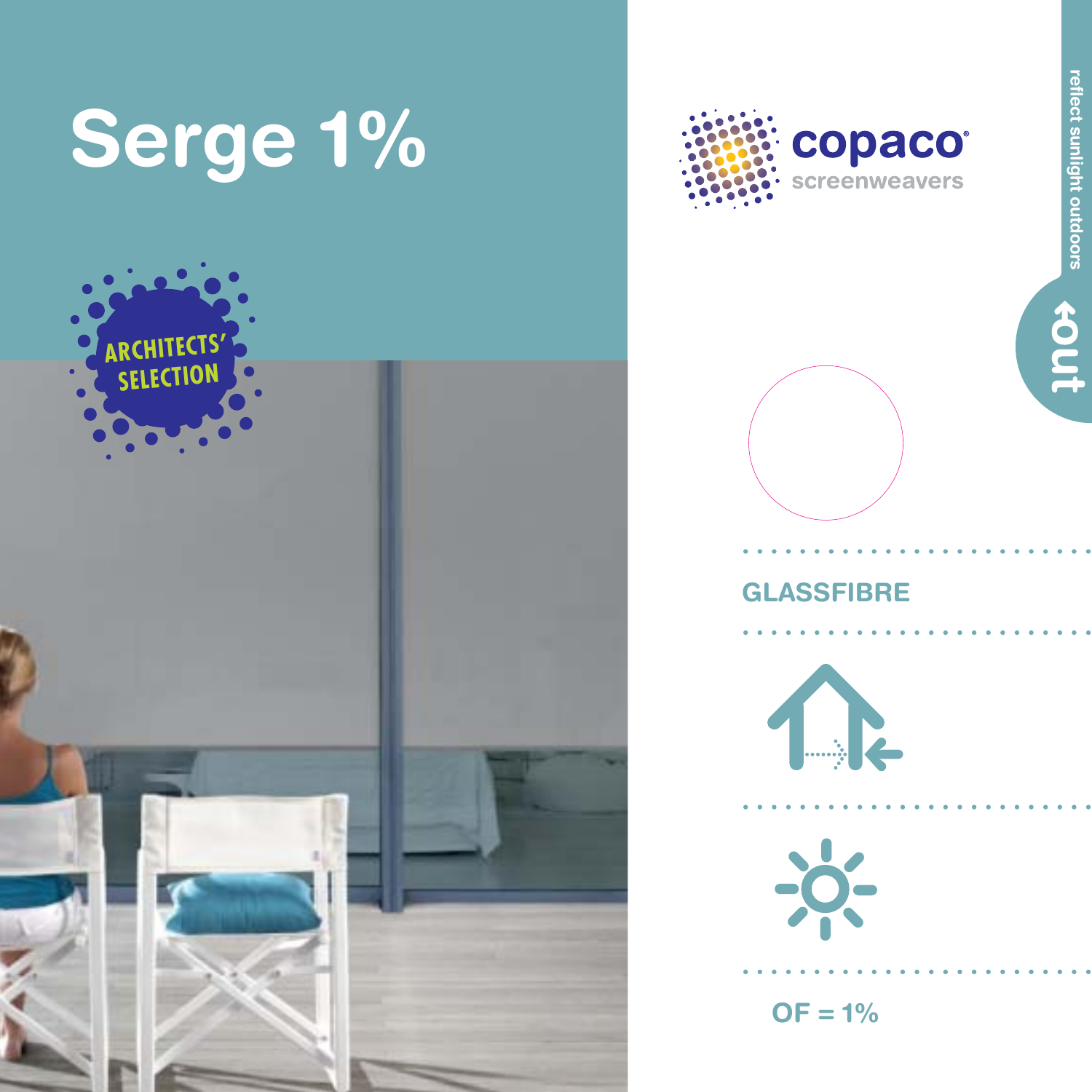### **new collection**

# **creativity**



For several years now, Copaco has been ranked among the top players in the sun protection and insectscreen market.

Copaco has over the last years established a particular high quality threshold.

Our new 'collection 2015-2018' represents a great opportunity to showcase excellence yet again in the sun- and insectscreen world.

This catalogue will provide a powerful tool to illustrate our complete standard range, made to the highest European regulations.

The collection is divided over seven design themes that characterise the total collection.

First the fabric strikes the attention, then the colour creates a special accent.

That is in the end what Copaco is all about: creativity and innovation.

I would like to thank all the customers, agents and the whole Copaco-team who have supported our new approach and without whose support the successful collection would not have been possible.

Marc Vervisch **President** 

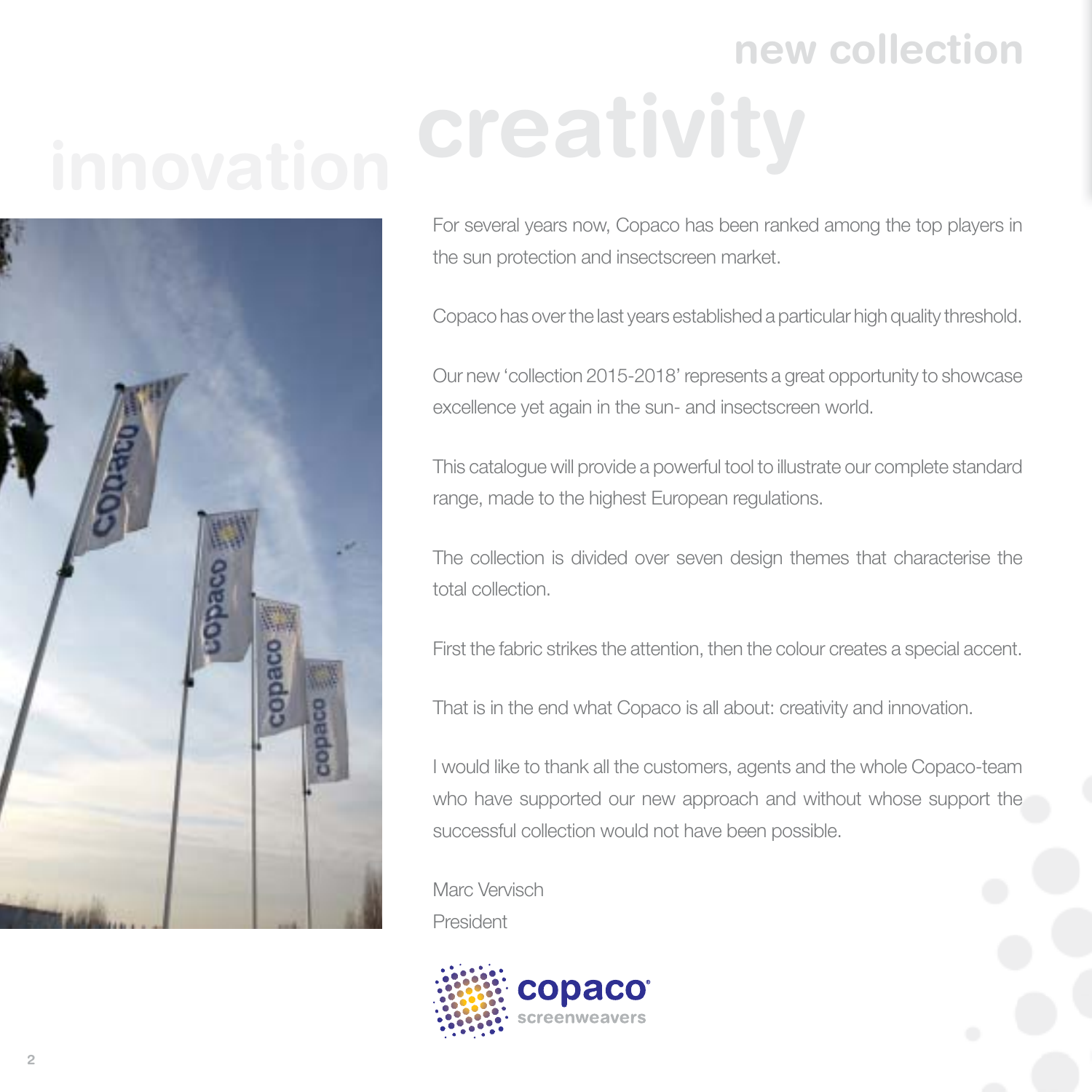

 $\Box$ 

**GLASSFIBRE**

## **Serge 1%**

\* 1

**OF = 1% reflect sunlight outdoors** 

tout

### **Sample Serge 600 (OF = 5 %) Sample Serge 1% (OF = 5 %)**

 $\Box$ 





**3**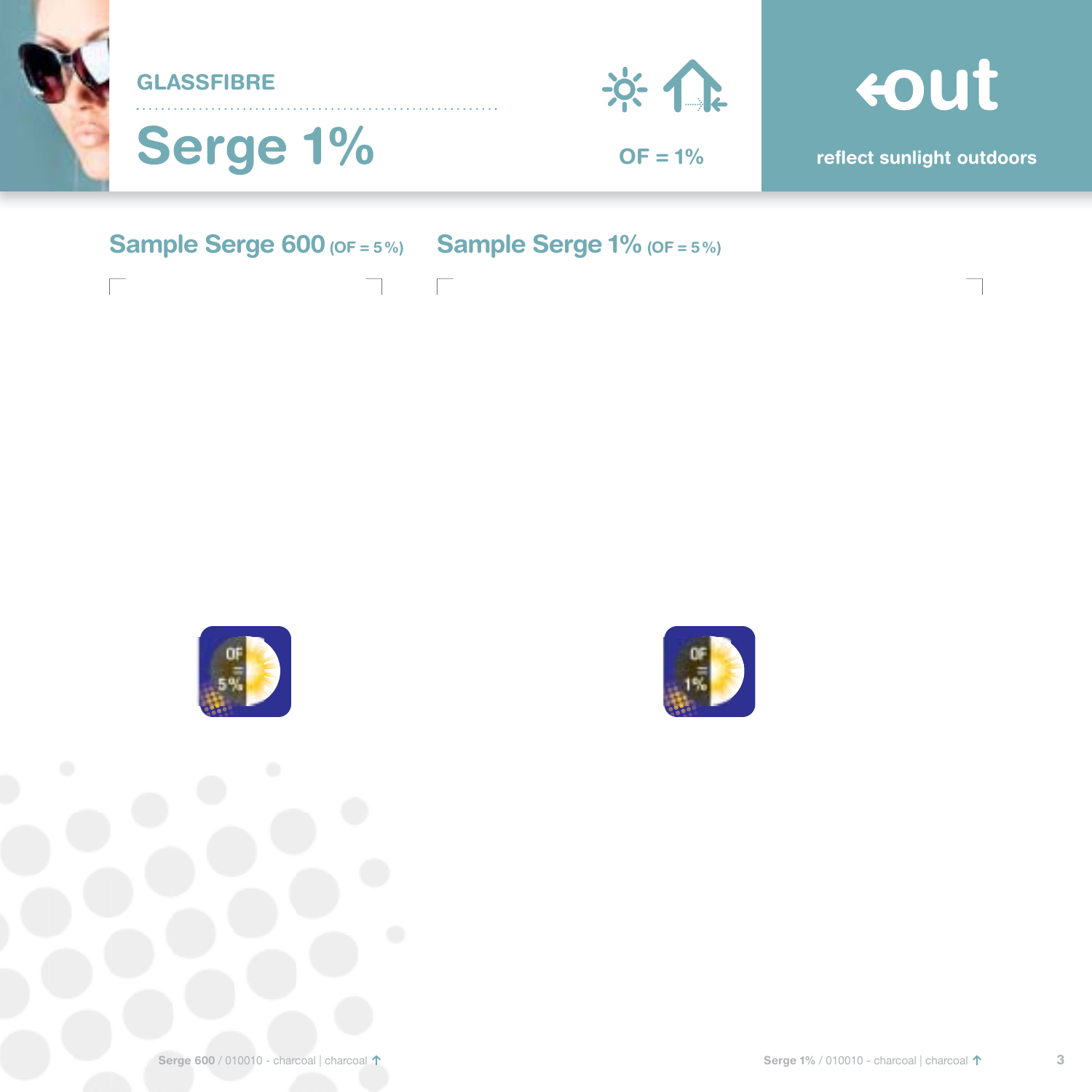

#### **GLASSFIBRE**

## **Serge 1%**



tout

**OF = 1% reflect sunlight outdoors** 

### **Colours & references**















| Serge 1%                       | 270 cm |  |
|--------------------------------|--------|--|
| 002002/white   white           |        |  |
| 008008/linen   linen           |        |  |
| 003003/sand   sand             |        |  |
| 007007/pearl grey   pearl grey |        |  |
| 001001/grey   grey             | ٠      |  |
| 011011/bronze   bronze         |        |  |
| 010010/charcoal   charcoal     |        |  |

• made to order on stock delivery time to be confirmed

**Discover our latest collections on www.copaco.be**

**Free use of our database Free sample material**  $\rightarrow$  ask for it now!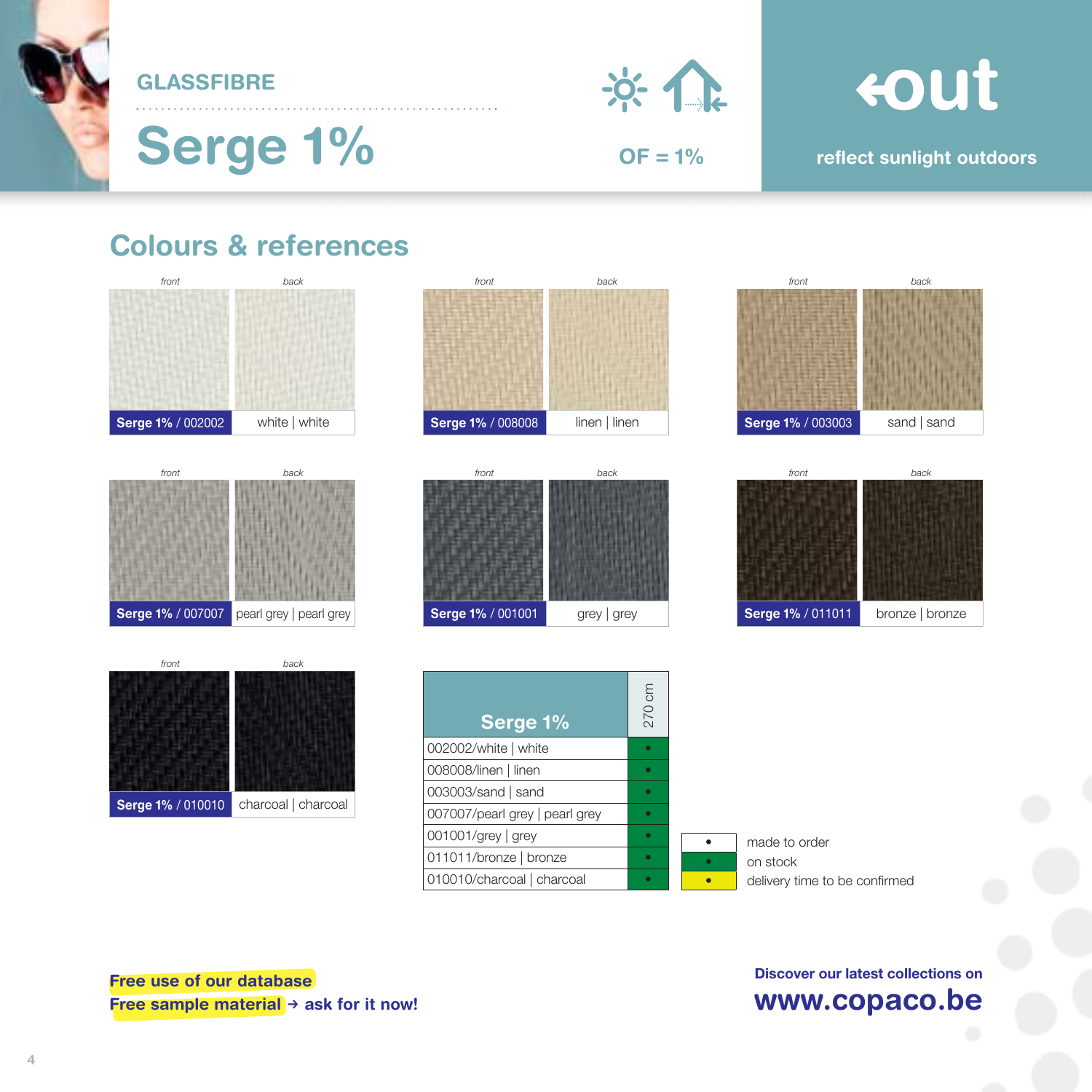

#### **GLASSFIBRE**

## **Serge 1%**



**OF = 1% reflect sunlight outdoors** 

### **Technical specifications**

| <b>TECHNICAL SPECIFICATION</b>           |                                                   | <b>UNITY</b>     |                          | <b>STANDARD</b>     | <b>RESULT</b>  |  |  |  |  |
|------------------------------------------|---------------------------------------------------|------------------|--------------------------|---------------------|----------------|--|--|--|--|
| composition                              |                                                   |                  | Glassfibre 42% - PVC 58% |                     |                |  |  |  |  |
| openness factor                          |                                                   | %                |                          | NBN EN 410          | 1%             |  |  |  |  |
| weight                                   |                                                   | q/m <sup>2</sup> |                          | <b>NF EN 12127</b>  | 620            |  |  |  |  |
| thickness                                |                                                   | mm               |                          | <b>ISO 5084</b>     | 0.8            |  |  |  |  |
|                                          |                                                   |                  | warp                     | ISO 7211/2          | 20             |  |  |  |  |
| density                                  |                                                   | varn/cm          | weft                     |                     | 18             |  |  |  |  |
| colour fastness to artificial light      |                                                   |                  |                          | ISO 105 B02         | >7             |  |  |  |  |
| colour fastness to artificial weathering |                                                   |                  |                          | ISO 105 B04         | $\overline{z}$ |  |  |  |  |
|                                          |                                                   |                  | warp                     | ISO 4674-1 method 2 | 5,9            |  |  |  |  |
| tear strength                            | original                                          | daN              | weft                     |                     | 6,2            |  |  |  |  |
|                                          | original                                          |                  | warp                     |                     | 4,7            |  |  |  |  |
| elongation up to break                   |                                                   | $\%$             | weft                     | <b>ISO 1421</b>     | 3,8            |  |  |  |  |
|                                          |                                                   |                  | warp                     |                     | 321            |  |  |  |  |
| breaking strength                        | original                                          | daN/5 cm         | weft                     | ISO 1421            | 277            |  |  |  |  |
|                                          | after colour fastness to artificial               |                  | warp                     |                     | 4.7            |  |  |  |  |
| elongation up to break                   | weathering                                        | $\%$             | weft                     | ISO 1421            | 3,3            |  |  |  |  |
|                                          | after colour fastness to artificial<br>weathering |                  | warp                     |                     | 225            |  |  |  |  |
| breaking strength                        |                                                   | daN              | weft                     | <b>ISO 1421</b>     | 216            |  |  |  |  |
|                                          |                                                   |                  | warp                     |                     | 6              |  |  |  |  |
| tear strength                            | after climatic chamber -30°C                      | daN              | weft                     | ISO 4674-1 method 2 | 6,2            |  |  |  |  |
| elongation up to break                   | after climatic chamber -30°C                      |                  | warp                     |                     | 4,8            |  |  |  |  |
|                                          |                                                   | %                | weft                     | <b>ISO 1421</b>     | 3,9            |  |  |  |  |
| breaking strength                        | after climatic chamber -30°C                      |                  | warp                     |                     | 236            |  |  |  |  |
|                                          |                                                   | daN/5 cm         | weft                     | <b>ISO 1421</b>     | 279            |  |  |  |  |
|                                          | after climatic chamber +70°C                      |                  |                          |                     | 5,3            |  |  |  |  |
| tear strength                            |                                                   | daN              | warp<br>weft             | ISO 4674-1 method 2 | 5,8            |  |  |  |  |
|                                          |                                                   |                  |                          |                     | 5              |  |  |  |  |
| elongation up to break                   | after climatic chamber +70°C                      | %                | warp<br>weft             | ISO 1421            | 3,7            |  |  |  |  |
|                                          |                                                   |                  |                          |                     | 251            |  |  |  |  |
| breaking strength                        | after climatic chamber +70°C                      | daN/5 cm         | warp                     | ISO 1421            |                |  |  |  |  |
|                                          |                                                   |                  | weft                     |                     | 266            |  |  |  |  |
| air permeability                         |                                                   | $l/m2$ .s        |                          | <b>ISO 9237</b>     | 497            |  |  |  |  |
|                                          | Europe                                            |                  | UNE-EN 13501-1:2007      | $C-S3.d0$           |                |  |  |  |  |
|                                          | France                                            |                  | NF P92-503               | M1                  |                |  |  |  |  |
| fire classification                      | Italy                                             |                  | <b>UNI 9177</b>          | Class 1             |                |  |  |  |  |
|                                          | Germany                                           |                  | <b>DIN 4102</b>          | <b>B1</b>           |                |  |  |  |  |
|                                          | UK                                                |                  | <b>BS 5867</b>           | $\mathsf{C}$        |                |  |  |  |  |
|                                          | <b>USA</b>                                        |                  | NFPA 701<br><b>FR</b>    |                     |                |  |  |  |  |
| roll length                              | 30 <sub>m</sub>                                   |                  |                          |                     |                |  |  |  |  |
| cleaning                                 | These properties are<br>with soapy water          |                  |                          |                     |                |  |  |  |  |
| confection                               | by heat, high frequency or ultrasonic welding     |                  |                          |                     |                |  |  |  |  |













**5**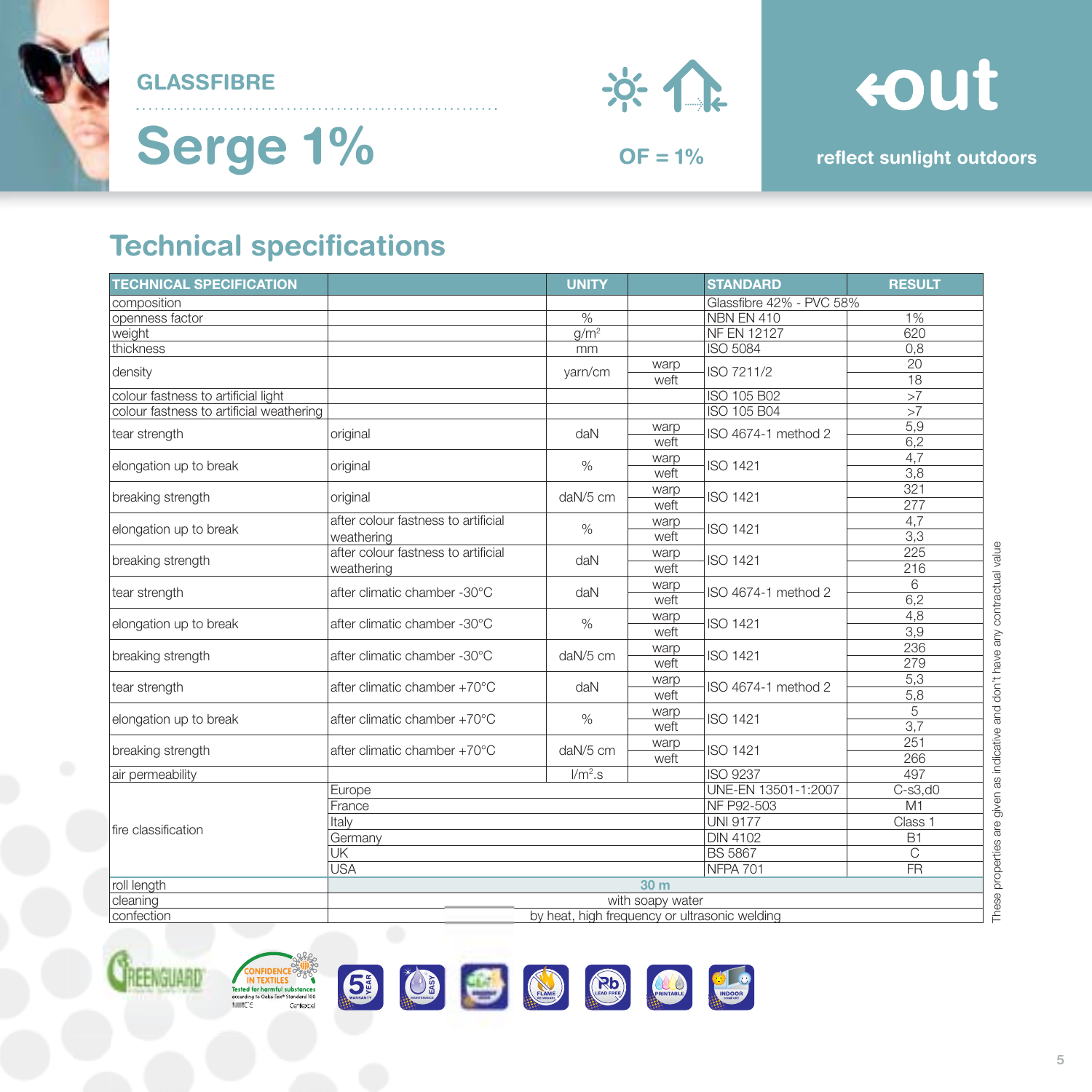

#### **GLASSFIBRE**

## **Serge 1%**



tout

**OF = 1% reflect sunlight outdoors** 

#### **Solar energetic properties**

|                                                                                                                                                                                       |                       |  |                                          |                                     | <b>SOLAR ENERGETIC PROPERTIES</b>         |                                                              |                                                                       |                                                |                                                                     |                                                            |                                                              |                                                              |                                                                            |                                                      |                                         |      |     |
|---------------------------------------------------------------------------------------------------------------------------------------------------------------------------------------|-----------------------|--|------------------------------------------|-------------------------------------|-------------------------------------------|--------------------------------------------------------------|-----------------------------------------------------------------------|------------------------------------------------|---------------------------------------------------------------------|------------------------------------------------------------|--------------------------------------------------------------|--------------------------------------------------------------|----------------------------------------------------------------------------|------------------------------------------------------|-----------------------------------------|------|-----|
| Serge 1%<br><b>European Standard EN 14501</b><br>Calculation G-value according to EN 13363-1+A1: 2007                                                                                 |                       |  |                                          |                                     |                                           | <b>FABRIC + GLAZING</b>                                      |                                                                       |                                                |                                                                     |                                                            |                                                              |                                                              |                                                                            |                                                      | <b>VISUAL</b><br><b>PROPER-</b>         |      |     |
|                                                                                                                                                                                       |                       |  | <b>FABRIC</b>                            |                                     |                                           | <b>EXTERIOR</b>                                              |                                                                       |                                                |                                                                     |                                                            |                                                              | <b>INTERIOR</b>                                              |                                                                            |                                                      |                                         |      |     |
|                                                                                                                                                                                       |                       |  |                                          |                                     |                                           | $G$ -factor =<br>total solar energy transmittance            |                                                                       |                                                |                                                                     |                                                            |                                                              |                                                              |                                                                            | <b>TIES</b>                                          |                                         |      |     |
|                                                                                                                                                                                       |                       |  |                                          |                                     | వ్                                        | వ్                                                           | $\%$                                                                  | 5,8<br>Ш<br>っ<br>$\blacksquare$                | 2,9<br>Ш<br>∍<br>$\mathbf{r}$                                       | 1,2<br>$\mathbf{II}$<br>⊃<br>$\mathbf{r}$                  | ÷<br>$\mathbf{H}$<br>⊃<br>$\mathbf{I}$                       | 5,8<br>ш<br>コ<br>$\mathbf{r}$                                | 2,9<br>Ш<br>っ<br>$\blacksquare$                                            | $\frac{1}{2}$<br>$\mathbf{H}$<br>っ<br>$\blacksquare$ | ÷<br>$\mathbf{H}$<br>∍<br>$\mathbf{r}$  | వ్   | వ్  |
| references colours<br>front<br>back                                                                                                                                                   |                       |  | Solar Absorptance<br>$\mathbf{II}$<br>4s | Solar Reflectance<br>Ш<br><b>Rs</b> | Solar Transmittance<br>$\mathbf{H}$<br>يم | 0,85<br>$\mathbf{H}$<br>යි<br>$\blacksquare$<br>⋖<br>Glazing | 0,76<br>$\mathbf{H}$<br>යි<br>$\mathbf{r}$<br>$\mathbf{a}$<br>Glazing | 0,59<br>Ш<br>ఠ<br>$\mathbf{r}$<br>ပ<br>Glazing | 0,32<br>$\mathbf{H}$<br>යි<br>$\blacksquare$<br>$\Omega$<br>Glazing | 0,85<br>$\mathbf{H}$<br>යි<br>$\mathbf{I}$<br>⋖<br>Glazing | 0,76<br>$\mathbf{H}$<br>යි<br>$\blacksquare$<br>m<br>Glazing | 0,59<br>$\mathbf{u}$<br>යි<br>$\blacksquare$<br>ပ<br>Glazing | 0,32<br>$\mathbf{H}$<br>යි<br>$\mathbf{I}$<br>$\mathbf{\Omega}$<br>Glazing | = Visible Light Transmittance<br>È,                  | UV Transmittance<br>$\mathbf{H}$<br>Tuv |      |     |
| Serge 1%                                                                                                                                                                              |                       |  |                                          | front                               | 15,9                                      | 71,3                                                         | 12,8                                                                  | 0,14                                           | 0,12                                                                | 0,09                                                       | 0,06                                                         | 0,30                                                         | 0.33                                                                       | 0,34                                                 | 0,24                                    | 12,9 | 2,5 |
| 002002                                                                                                                                                                                | white   white         |  |                                          | back                                | 15,9                                      | 71,3                                                         | 12,8                                                                  | 0.14                                           | 0,12                                                                | 0,09                                                       | 0,06                                                         | 0.30                                                         | 0,33                                                                       | 0.34                                                 | 0.24                                    | 12,9 | 2,5 |
| Serge 1%<br>linen   linen<br>008008                                                                                                                                                   |                       |  |                                          | front                               | 39.9                                      | 54,2                                                         | 5.9                                                                   | 0.11                                           | 0.09                                                                | 0.06                                                       | 0.04                                                         | 0.38                                                         | 0.40                                                                       | 0.39                                                 | 0.26                                    | 3.7  | 1,6 |
|                                                                                                                                                                                       |                       |  | back                                     | 39,9                                | 54,2                                      | 5,9                                                          | 0,11                                                                  | 0.09                                           | 0,06                                                                | 0,04                                                       | 0,38                                                         | 0,40                                                         | 0,39                                                                       | 0,26                                                 | 3,7                                     | 1,6  |     |
| Serge 1%                                                                                                                                                                              | sand   sand           |  |                                          | front                               | 56.1                                      | 40,6                                                         | 3,3                                                                   | 0.11                                           | 0,08                                                                | 0,05                                                       | 0,04                                                         | 0.44                                                         | 0.47                                                                       | 0,43                                                 | 0,27                                    | 1,9  | 1,4 |
|                                                                                                                                                                                       | 003003                |  |                                          | back                                | 56.1                                      | 40.6                                                         | 3,3                                                                   | 0.11                                           | 0.08                                                                | 0,05                                                       | 0.04                                                         | 0.44                                                         | 0.47                                                                       | 0.43                                                 | 0,27                                    | 1,9  | 1,4 |
| Serge 1%                                                                                                                                                                              | pearl grey            |  |                                          | front                               | 60,3                                      | 36,9                                                         | 2,8                                                                   | 0,11                                           | 0,08                                                                | 0,05                                                       | 0,04                                                         | 0,46                                                         | 0,48                                                                       | 0,44                                                 | 0,27                                    | 2.1  | 1,6 |
| 007007                                                                                                                                                                                | pearl grey            |  |                                          | back                                | 60,3                                      | 36,9                                                         | 2,8                                                                   | 0,11                                           | 0,08                                                                | 0,05                                                       | 0,04                                                         | 0,46                                                         | 0,48                                                                       | 0,44                                                 | 0,27                                    | 2.1  | 1,6 |
| Serge 1%                                                                                                                                                                              | grey   grey<br>001001 |  |                                          | front                               | 80,2                                      | 17,4                                                         | 2,4                                                                   | 0,13                                           | 0,10                                                                | 0,06                                                       | 0,05                                                         | 0,56                                                         | 0,57                                                                       | 0,50                                                 | 0,29                                    | 2,2  | 2,1 |
|                                                                                                                                                                                       |                       |  | back                                     | 80,2                                | 17,4                                      | 2,4                                                          | 0,13                                                                  | 0,10                                           | 0,06                                                                | 0,05                                                       | 0,56                                                         | 0,57                                                         | 0,50                                                                       | 0,29                                                 | 2.2                                     | 2,1  |     |
| Serge 1%                                                                                                                                                                              | bronze   bronze       |  |                                          | front                               | 90.0                                      | 8.6                                                          | 1.4                                                                   | 0.14                                           | 0.10                                                                | 0.06                                                       | 0.05                                                         | 0.60                                                         | 0.62                                                                       | 0.53                                                 | 0.29                                    | 1.3  | 1.3 |
| 011011                                                                                                                                                                                |                       |  |                                          | back                                | 90,0                                      | 8,6                                                          | 1,4                                                                   | 0,14                                           | 0,10                                                                | 0,06                                                       | 0,05                                                         | 0,60                                                         | 0,62                                                                       | 0,53                                                 | 0,29                                    | 1,3  | 1,3 |
| Serge 1%                                                                                                                                                                              | charcoal              |  |                                          | front                               | 93,0                                      | 5,9                                                          | 1,1                                                                   | 0,14                                           | 0,10                                                                | 0,06                                                       | 0,05                                                         | 0,61                                                         | 0.63                                                                       | 0,54                                                 | 0,30                                    | 1,1  | 1,1 |
| 010010                                                                                                                                                                                | charcoal              |  |                                          | back                                | 93.0                                      | 5.9                                                          | 1.1                                                                   | 0.14                                           | 0.10                                                                | 0.06                                                       | 0.05                                                         | 0.61                                                         | 0.63                                                                       | 0.54                                                 | 0.30                                    | 1.1  | 1,1 |
| GLAZING A = clear single glazing 4 mm                                                                                                                                                 |                       |  |                                          |                                     |                                           |                                                              |                                                                       |                                                |                                                                     | $Gv = 0.85$                                                |                                                              |                                                              |                                                                            |                                                      |                                         |      |     |
| $GLAZING B = clear$ double glazing (4/12/4), space filled with air                                                                                                                    |                       |  |                                          |                                     |                                           |                                                              |                                                                       |                                                |                                                                     | $Gv = 0.76$                                                |                                                              |                                                              |                                                                            |                                                      |                                         |      |     |
| GLAZING $C =$ double glazing (4/16/4), with a low emissivity coating in position 3, space filled with argon                                                                           |                       |  |                                          |                                     |                                           |                                                              |                                                                       |                                                | $Gv = 0.59$                                                         |                                                            |                                                              |                                                              |                                                                            |                                                      |                                         |      |     |
| GLAZING $D =$ reflective double glazing (4/16/4), with a low emissivity coating in position 2, space filled with argon                                                                |                       |  |                                          |                                     |                                           |                                                              |                                                                       | $Gv = 0.32$                                    |                                                                     |                                                            |                                                              |                                                              |                                                                            |                                                      |                                         |      |     |
| <b>Discover our latest collections on</b><br>Need a calculation of the G-factor with an other type of glass?<br>www.copaco.be<br>Copaco helps you! Visit the database on our website. |                       |  |                                          |                                     |                                           |                                                              |                                                                       |                                                |                                                                     |                                                            |                                                              |                                                              |                                                                            |                                                      |                                         |      |     |

| GLAZING A = clear single glazing 4 mm                                                                                | $Gv = 0.85$ |
|----------------------------------------------------------------------------------------------------------------------|-------------|
| $GLAZING B = clear double glazing (4/12/4)$ , space filled with air                                                  | $Gv = 0.76$ |
| GLAZING C = double glazing (4/16/4), with a low emissivity coating in position 3, space filled with argon            | $Gv = 0.59$ |
| GLAZING D = reflective double glazing (4/16/4), with a low emissivity coating in position 2, space filled with argon | $Gv = 0.32$ |

#### **Need a calculation of the G-factor with an other type of glass? Copaco helps you! Visit the database on our website.**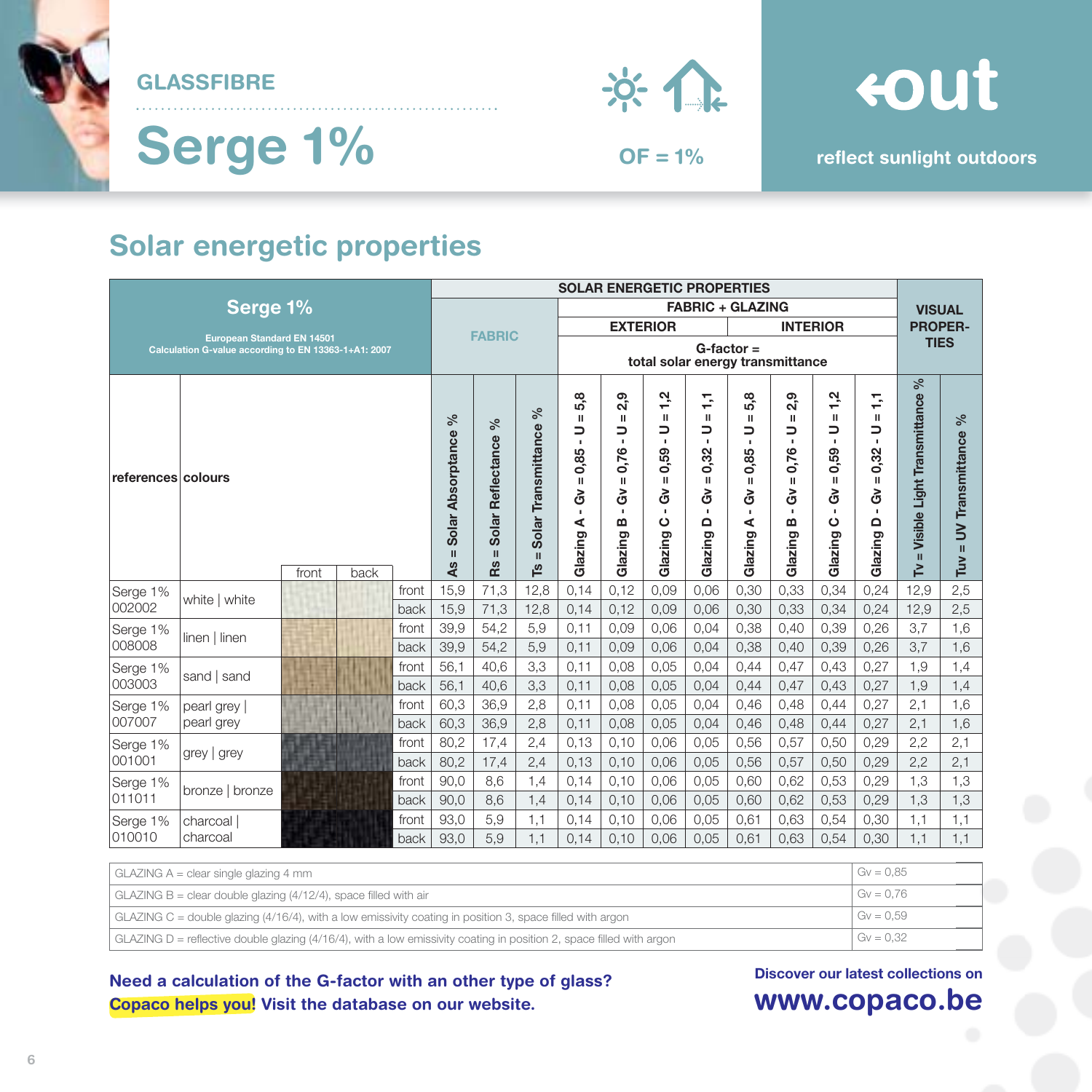